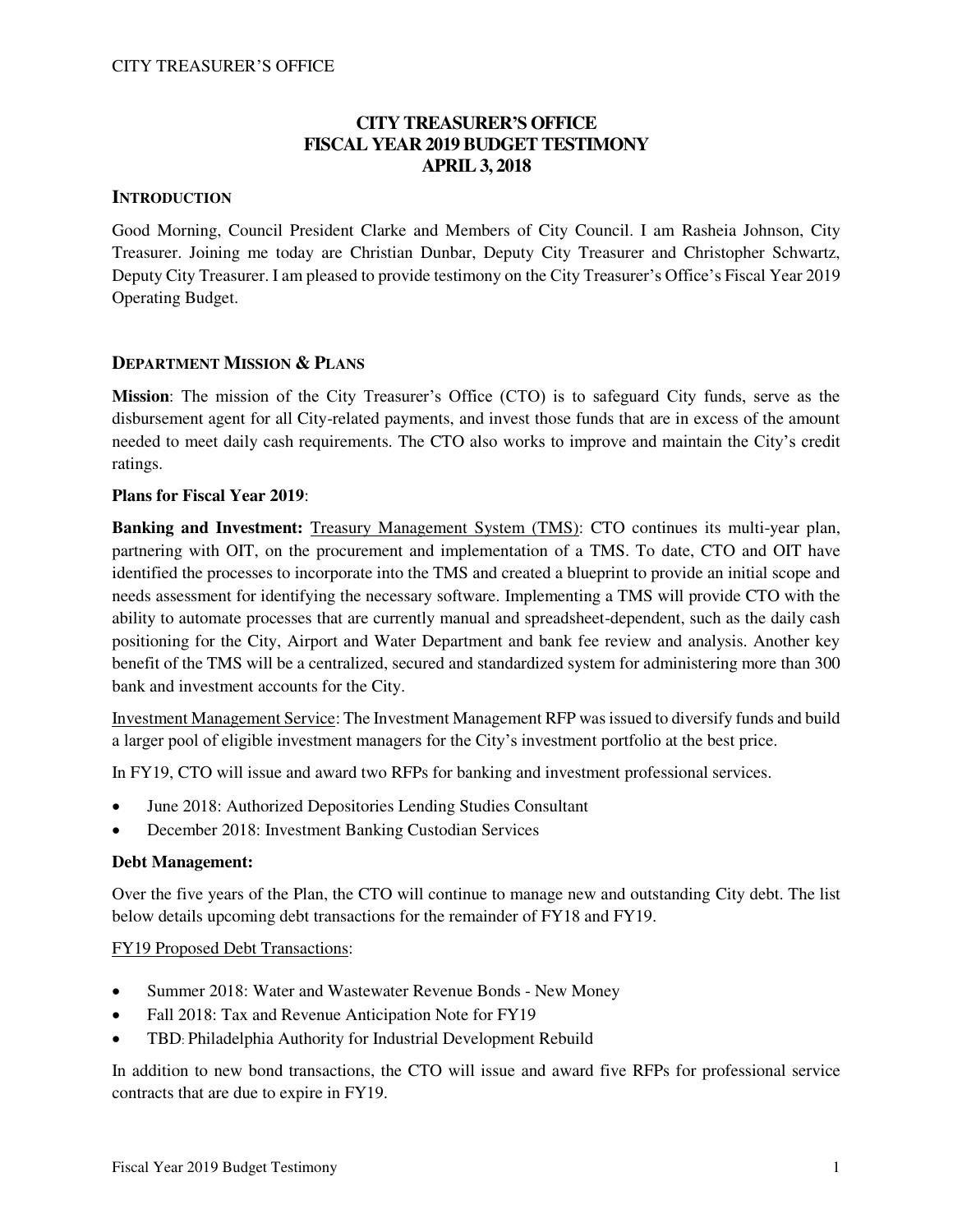- July 2018: Bond Counsel and Disclosure Counsel for General Obligation and Airport
- August 2018: Dissemination Agent

Expand the City's Investor Relations: CTO is planning the City's second municipal bond investors conference in the Summer of 2018. The goal of the conference will be to attract approximately 100 attendees to the conference to educate existing and attract new institutional investors and letter of credit providers and, secondarily, underwriters about the credit characteristics of major tax-exempt issuers in the City to generate more interest in our bonds and, as a result, drive down interest rates.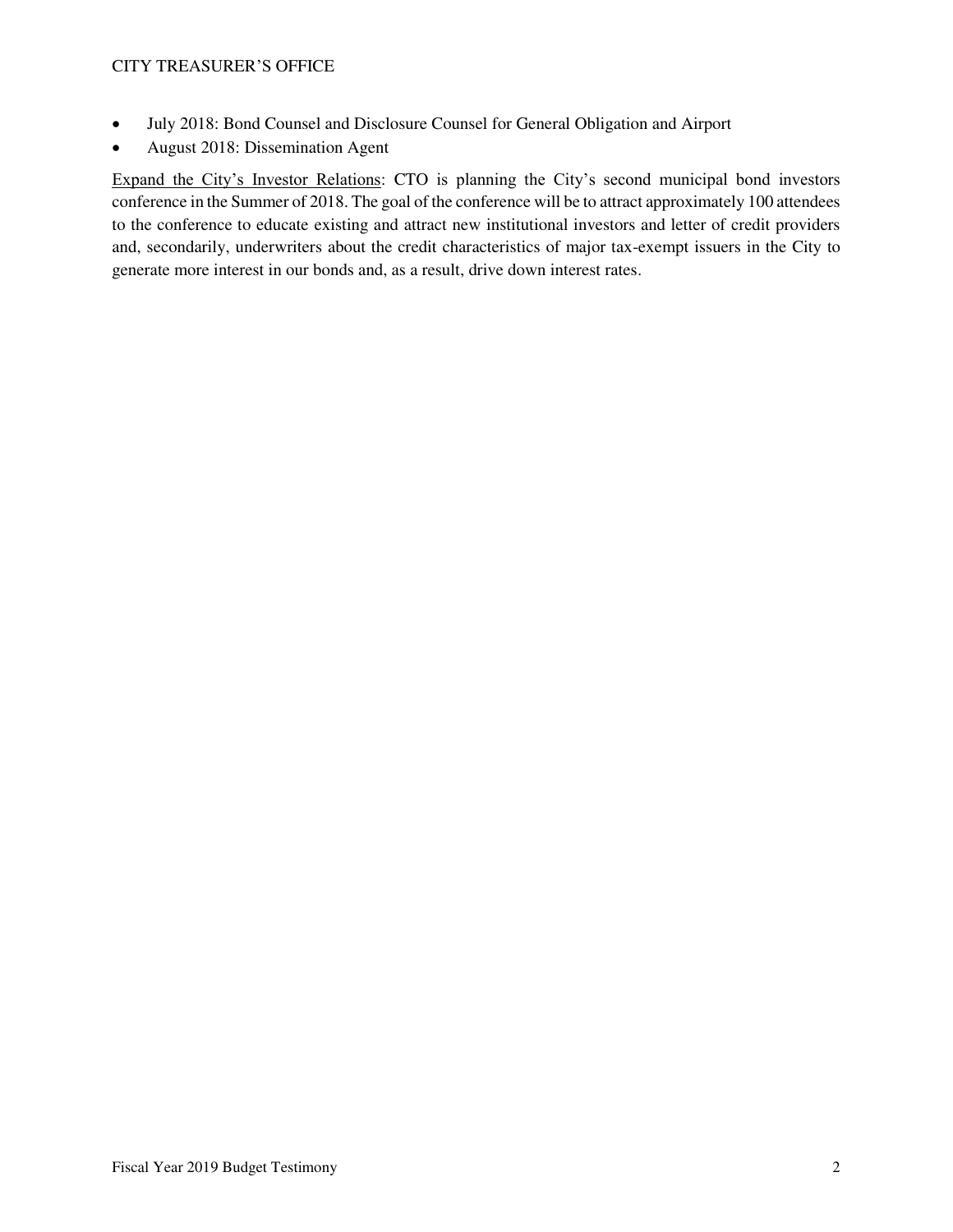| <b>Staff Demographics Summary (as of December 2017)</b> |           |           |           |           |  |  |  |  |  |
|---------------------------------------------------------|-----------|-----------|-----------|-----------|--|--|--|--|--|
|                                                         | Total     | Minority  | White     | Female    |  |  |  |  |  |
| Number of Full-Time Staff                               | 17        | 11        | 6         | 9         |  |  |  |  |  |
| Number of -Exempt Staff                                 | 9         | 6         | 3         | 4         |  |  |  |  |  |
| Number of Executive Staff (deputy level)<br>and above)  | 3         | 2         |           |           |  |  |  |  |  |
| Average Salary, Full-Time Staff                         | \$67,041  | \$66,184  | \$68,612  | \$63,533  |  |  |  |  |  |
| Average Salary, Exempt Staff                            | \$80,449  | \$75,917  | \$89.513  | \$75,750  |  |  |  |  |  |
| Average Salary, Executive Staff                         | \$113,333 | \$118,250 | \$103,500 | \$133,000 |  |  |  |  |  |
| Median Salary, Full-Time Staff                          | \$52,876  | \$52,251  | \$63,938  | \$52,876  |  |  |  |  |  |
| Median Salary, Exempt Staff                             | \$75,000  | \$61,500  | \$90,040  | \$61,500  |  |  |  |  |  |
| Median Salary, Executive Staff                          | \$103,500 | \$118,250 | \$103,500 | \$133,000 |  |  |  |  |  |

| <b>Employment Levels (as of December 2017)</b>             |                 |          |  |  |  |  |  |
|------------------------------------------------------------|-----------------|----------|--|--|--|--|--|
|                                                            | <b>Budgeted</b> | Filled   |  |  |  |  |  |
| Number of Full-Time Positions                              | 17              | 17       |  |  |  |  |  |
| Number of Exempt Positions                                 | y               |          |  |  |  |  |  |
| Number of Executive Positions (deputy)<br>level and above) |                 |          |  |  |  |  |  |
| Average Salary of All Full-Time<br>Positions               | \$67,041        | \$67,041 |  |  |  |  |  |
| Median Salary of All Full-Time Positions                   | \$52,876        | \$52,876 |  |  |  |  |  |

| <b>General Fund Financial Summary by Class</b>    |                |                    |                |                |                |                  |  |  |  |  |
|---------------------------------------------------|----------------|--------------------|----------------|----------------|----------------|------------------|--|--|--|--|
|                                                   | FY17 Original  | FY17 Actual        | FY18 Original  | FY18 Estimated | FY19 Proposed  | Difference:      |  |  |  |  |
|                                                   | Appropriations | <b>Obligations</b> | Appropriations | Obligations    | Appropriations | <b>FY19-FY18</b> |  |  |  |  |
| Class 100 - Employee Compensation                 | \$1,040,058    | \$979,945          | \$1,062,869    | \$1,038,648    | \$1,046,647    | \$7,999          |  |  |  |  |
| Class 200 - Purchase of Services                  | \$118,444      | \$98,140           | \$118,444      | \$109,873      | \$623,444      | \$513,571        |  |  |  |  |
| Class $300/400$ - Materials, Supplies & Equipment | \$22,224       | \$14,478           | \$22,224       | \$12,724       | \$22,224       | \$9,500          |  |  |  |  |
|                                                   | \$1,180,726    | \$1,092,563        | \$1,203,537    | \$1,161,245    | \$1,692,315    | \$531,070        |  |  |  |  |

| <b>Contracts Summary (Professional Services only)</b> |             |             |             |             |             |                           |  |  |  |  |
|-------------------------------------------------------|-------------|-------------|-------------|-------------|-------------|---------------------------|--|--|--|--|
|                                                       | <b>FY13</b> | <b>FY14</b> | <b>FY15</b> | <b>FY16</b> | <b>FY17</b> | FY18 YTD<br>$(Q1 & Q2)^1$ |  |  |  |  |
| Total amount of contracts                             | \$1,841,517 | \$2,292,640 | \$2,584,452 | \$2,844,125 | \$2,675,767 | \$4,503,746               |  |  |  |  |
| Total amount to M/W/DSBE                              | \$598,456   | \$513,886   | \$627,050   | \$618,547   | \$1,166,253 | \$2,578,688               |  |  |  |  |
| <b>Participation Rate</b>                             | $32\%$      | 22%         | 24%         | 22%         | 44%         | 57%                       |  |  |  |  |

<sup>1</sup>The total amount of FY18 YTD contracts (FY18 Q1 & Q2) is higher than previous years due to the lack of reporting of funds paid to the City's Investment Managers and the large number of bond transaction in the first half of FY18.

| <b>Total M/W/DSBE Contract Participation Goal (Public Works; Services, Supplies &amp; Equipment; and </b><br><b>Professional Services combined)</b> |             |             |             |  |  |  |  |  |
|-----------------------------------------------------------------------------------------------------------------------------------------------------|-------------|-------------|-------------|--|--|--|--|--|
|                                                                                                                                                     | <b>FY17</b> | <b>FY18</b> | <b>FY19</b> |  |  |  |  |  |
| 30%<br>30%<br>M/W/DSBE Contract Participation Goal<br>$30\%$                                                                                        |             |             |             |  |  |  |  |  |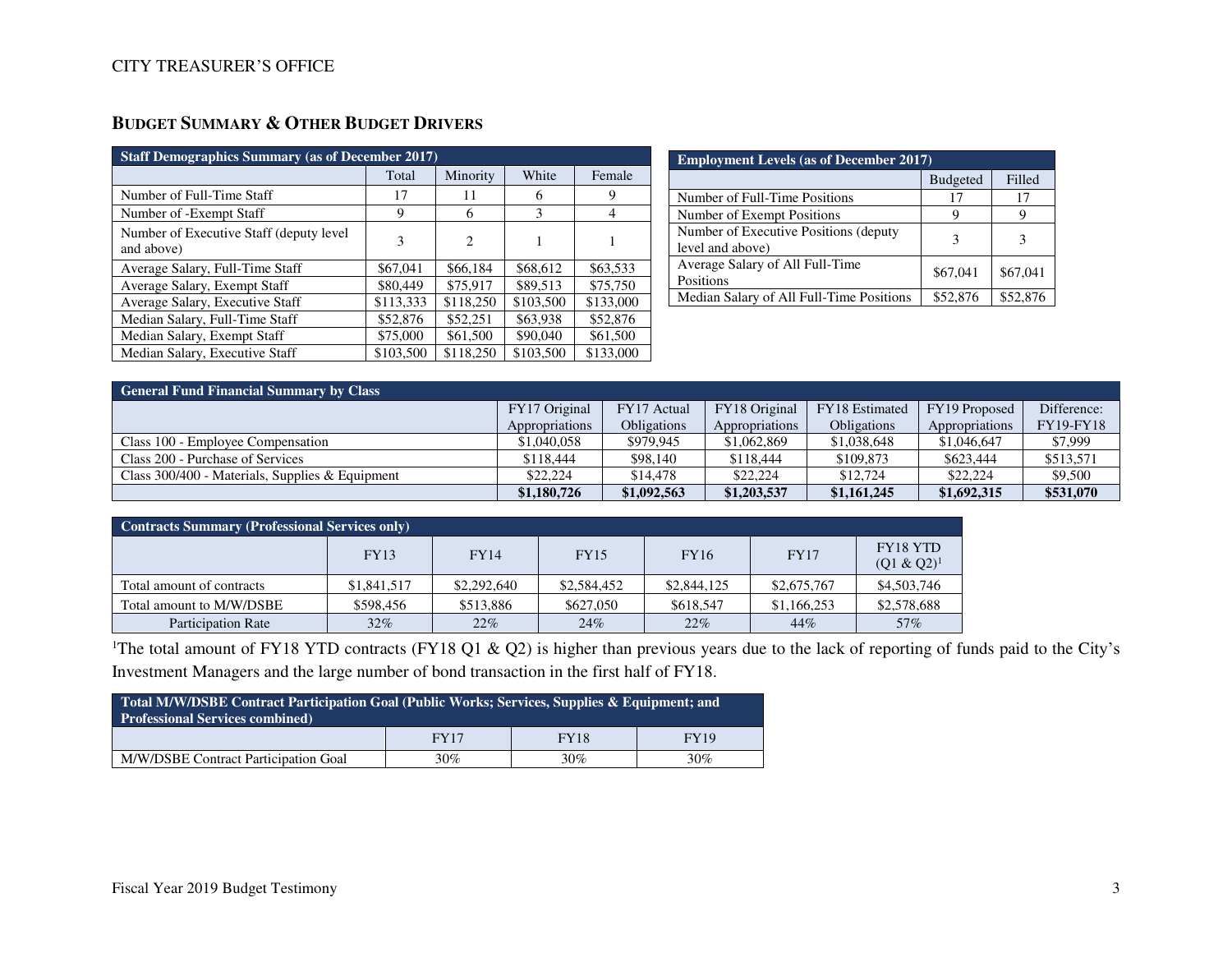## **PROPOSED BUDGET OVERVIEW**

## **Proposed Funding Request**:

The proposed Fiscal Year 2019 General Fund budget totals \$1,692,315, an increase of \$531,070 over Fiscal Year 2018 estimated obligation levels. This increase is primarily due to the addition of funds for an outside consultant to assist with the consolidated cash account reconciliation.

The proposed budget includes:

- \$1,046,647 in Class 100, a \$7,999 increase over FY18. The additional funds will restore FY18 target budget reductions and provide a pay increase for District Council 33 employees.
- \$623,444 in Class 200, a \$513,571 increase over FY18. The additional funding will pay for Professional Services in Class 250 including a consultant to assist with consolidated cash account reconciliation.
- \$22,224 in Class 300/400, a \$9,500 increase over FY18. This funding will restore office materials, supplies and envelope printing from FY18 budget reductions.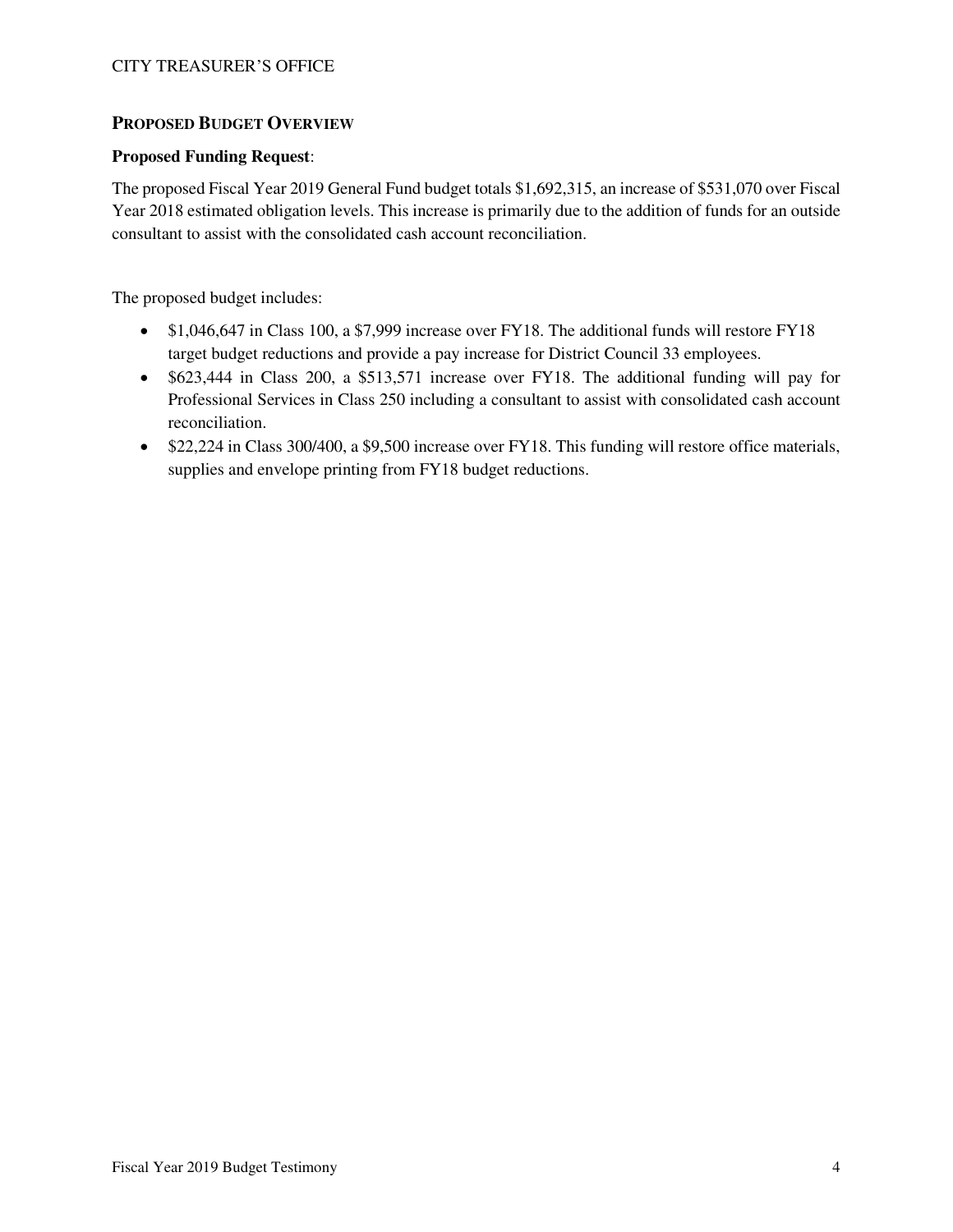# **STAFFING LEVELS**

The department is requesting 17 budgeted positions for FY19, consistent with the FY18 budget.

## **NEW HIRES**

| New Hires (from $7/1/2017$ to December 2017) |                                     |  |  |  |  |
|----------------------------------------------|-------------------------------------|--|--|--|--|
|                                              | Total Number of New<br><b>Hires</b> |  |  |  |  |
| Black or African American                    |                                     |  |  |  |  |
| Total                                        |                                     |  |  |  |  |

The CTO hired one new employee in January 2018. This person is of Asian descent and speaks Tagalog.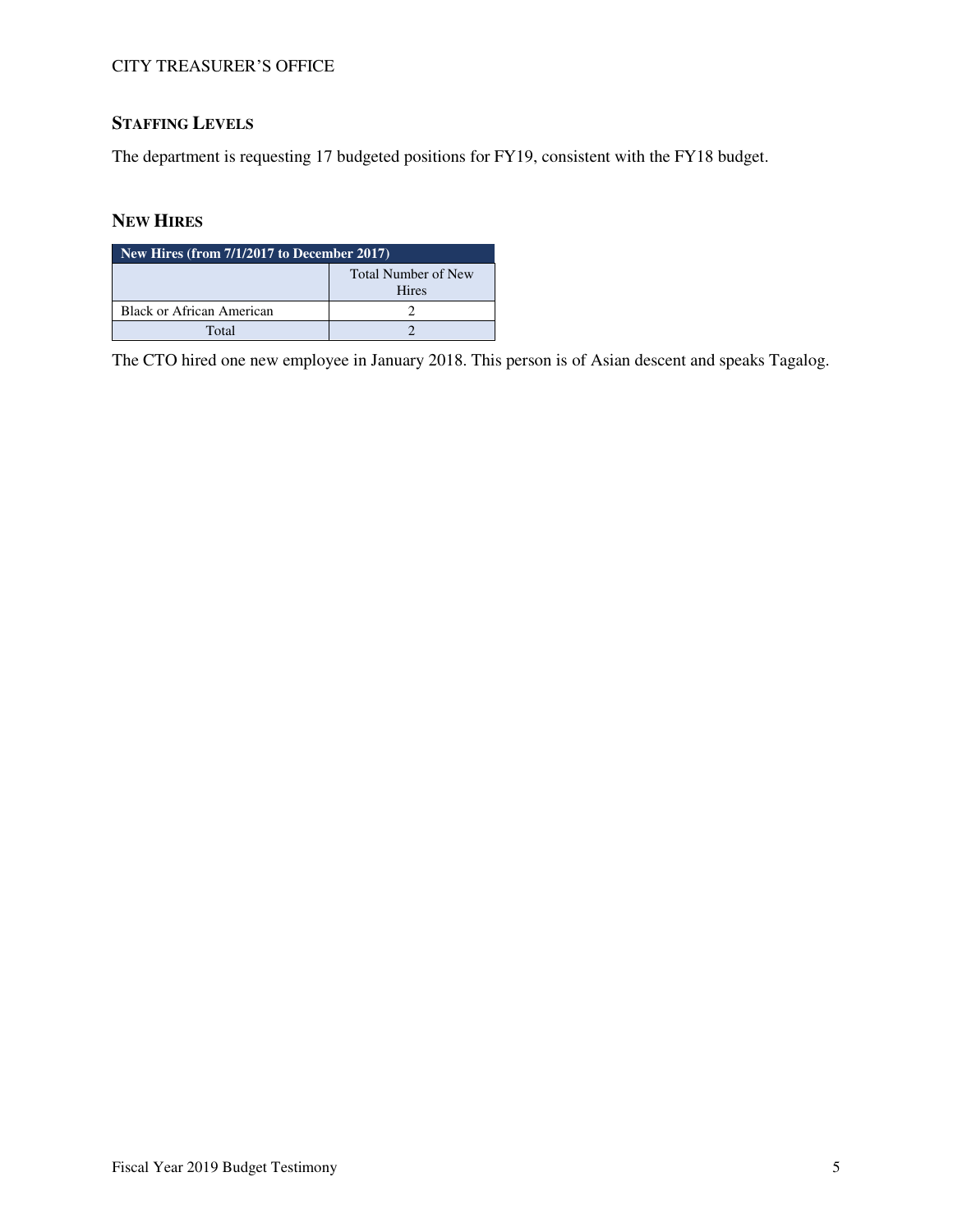## **PERFORMANCE, CHALLENGES, AND INITIATIVES**

#### **Debt Management**:

#### **FY19 Strategic Goals**

- Maintain and/or upgrade all of the City's credit ratings and remove the negative outlook by Moody's on the City's General Obligation credit.
- Increase the participation of institutional buyers in the City's investor pool to borrow at a lower interest rate, creating additional savings for the City.
- Hold second institutional investor conference in the summer of 2018 to educate existing and new institutional investors and letter of credit providers and underwriters about the credit characteristics of major tax-exempt issuers in the City of Philadelphia.

| <b>FY19 Performance Measures</b>                                              |             |                 |             |               |
|-------------------------------------------------------------------------------|-------------|-----------------|-------------|---------------|
|                                                                               | <b>FY17</b> | <b>FY18 YTD</b> | <b>FY18</b> | <b>FY19</b>   |
| <b>Measure</b>                                                                | Actual      | $(Q1 + Q2)$     | Target      | Target        |
| Net present value savings of the refunded bonds for General                   | 18.59%      | 9.13%           | $> 3.00\%$  | $\geq 3.00\%$ |
| Obligations (GO) debt versus the City's debt policy <sup>1</sup>              |             |                 |             |               |
| Net present value savings of the refunded bonds for Water debt                | 13.80%      | $13.22\%$       | $>$ 3.00%   | $> 3.00\%$    |
| Net present value savings of the refunded bonds for Gas debt                  | 10.86%      | $10.11\%$       | $> 3.00\%$  | $\geq 3.00\%$ |
| Net present value savings of the refunded bonds for Airport debt <sup>2</sup> | N/A         | 15.13%          | $> 3.00\%$  | $\geq 3.00\%$ |

*<sup>1</sup> The City's Debt policy requires a minimum net present value savings of 3% on the principal amount of refunded bonds including costs of issuance on each refunding transaction.* 

*<sup>2</sup> Due to the structure of the Airport's debt portfolio they did not have any opportunities to refund any outstanding debt in FY17.* 

#### **Banking and Investment Management**:

| <b>FY19 Strategic Goals</b>                                                                                 |             |                 |                    |                                         |  |  |  |  |
|-------------------------------------------------------------------------------------------------------------|-------------|-----------------|--------------------|-----------------------------------------|--|--|--|--|
| Select a pool of Investment Managers to manage the City's investment accounts in compliance with the City's |             |                 |                    |                                         |  |  |  |  |
| Investment Policy.                                                                                          |             |                 |                    |                                         |  |  |  |  |
| Reduce the number of paper checks printed by the City Treasurer's Office by 5%.                             |             |                 |                    |                                         |  |  |  |  |
| <b>FY19 Performance Measures</b>                                                                            |             |                 |                    |                                         |  |  |  |  |
|                                                                                                             | <b>FY17</b> | <b>FY18 YTD</b> |                    |                                         |  |  |  |  |
| FY18 Target<br>FY19 Target<br>$(Q1 + Q2)$<br>Measure<br>Actual                                              |             |                 |                    |                                         |  |  |  |  |
| Con-cash actual investment return $(1 \text{ year})^1$                                                      | $0.75\%$    | 0.92%           | Meet and/or exceed | Meet and/or exceed<br>$(1, 0, 1)$ 1 1 1 |  |  |  |  |

*1 Quarterly results are the annual returns at the end of each quarter for the Con-Cash investment portfolio (i.e. FY18 Q3 will be the total return of the portfolio from 4/1/17-3/31/18). The BAML three-month T-Bill Total Return for the one-year period ending was .49% and .86%, for 6/30/17 and 12/31/17 respectively.*

portfolio benchmark

portfolio benchmark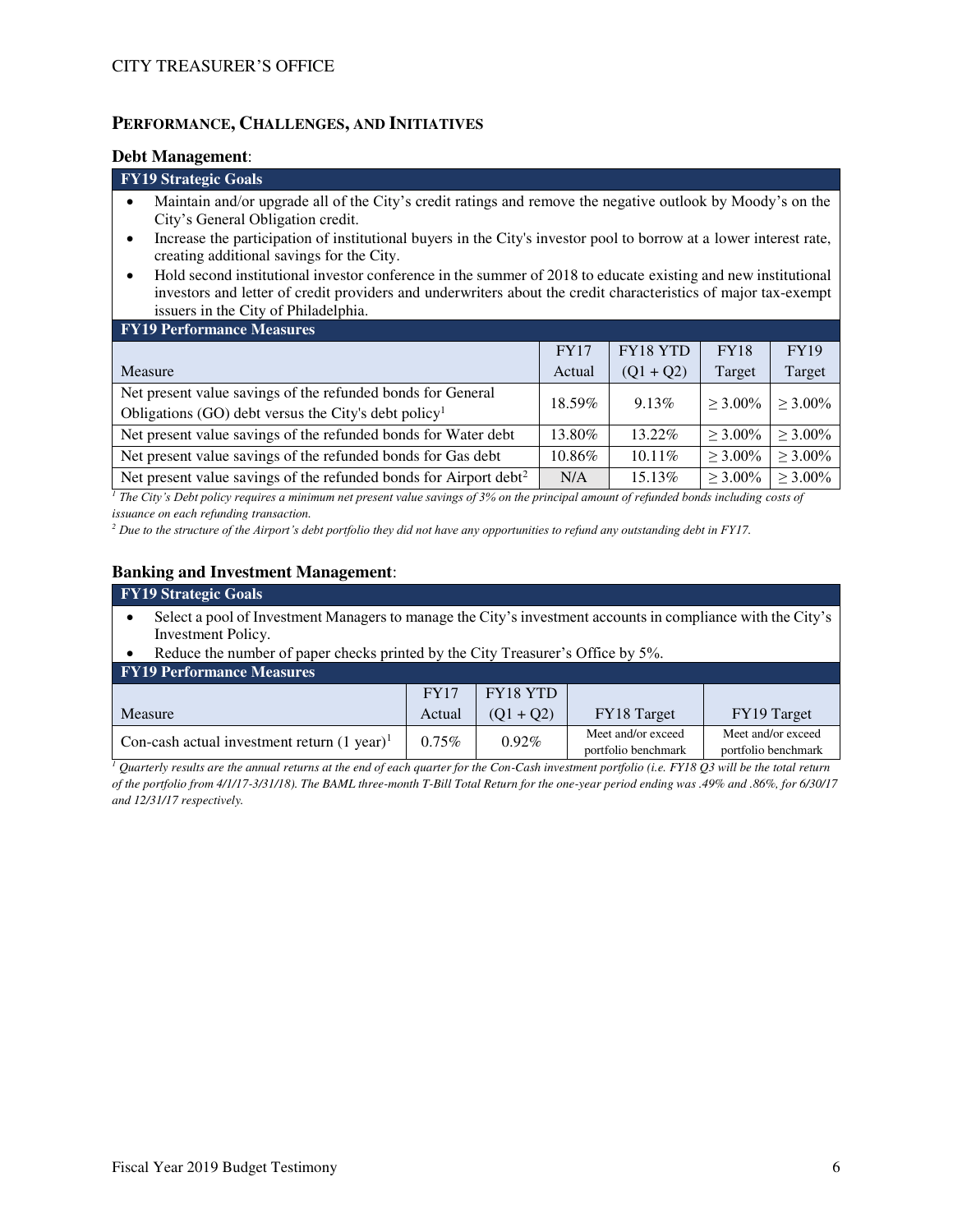# **OTHER BUDGETARY IMPACTS**

## **Federal and State (Where Applicable)**

N/A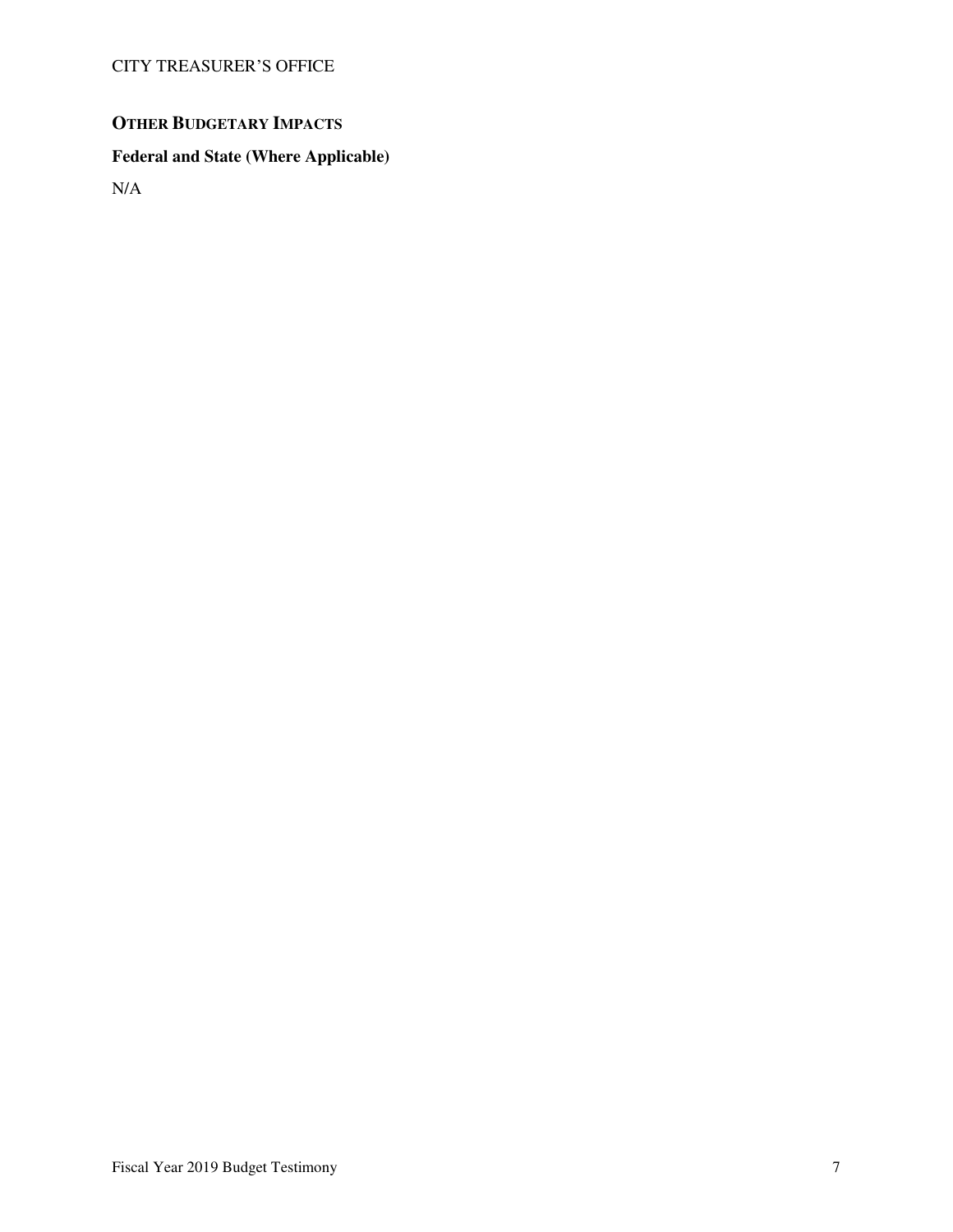## **CONTRACTING EXPERIENCE**

| M/W/DSBE Participation on Large Professional Services Contracts |                                                                   |                                                       |                          |                               |                                          |                                                 |                                                       |                                         |                                                       |                                                                                                                     |                                                          |
|-----------------------------------------------------------------|-------------------------------------------------------------------|-------------------------------------------------------|--------------------------|-------------------------------|------------------------------------------|-------------------------------------------------|-------------------------------------------------------|-----------------------------------------|-------------------------------------------------------|---------------------------------------------------------------------------------------------------------------------|----------------------------------------------------------|
|                                                                 | Top Five Largest Contracts, FY18                                  |                                                       |                          |                               |                                          |                                                 |                                                       |                                         |                                                       |                                                                                                                     |                                                          |
| Vendor Name                                                     | <b>Service Provided</b>                                           | Dollar<br>Amount<br>Spent on<br>Contract <sup>*</sup> | <b>RFP</b> Issue<br>Date | Contract<br><b>Start Date</b> | Ranges in<br><b>RFP</b>                  | $%$ of<br>M/W/DSBE<br>Participation<br>Achieved | \$ Value of<br>M/W/DSBE<br>Participation <sup>¥</sup> | Total %<br>Participation<br>- All DSBEs | Total \$ Value<br>Participation -<br><b>All DSBEs</b> | Local<br><b>Business</b><br>(principal<br>place of<br>business<br>located<br>within City<br>limits)<br>[yes $/no$ ] | Waiver for<br>Living<br>Wage<br>Compliance<br>[yes / no] |
| Cozen<br>O'Connor                                               | General<br><b>Obligation Fund</b><br><b>Bound Counsel</b>         | \$958,000                                             | 6/27/2014                | 12/15/2014                    | MBE: 0%<br>WBE: 0%<br>$DSBE: 0\%$        | $0\%$<br>100%<br>$0\%$                          | \$0<br>\$958,000<br>\$0                               | 100%                                    | 958,000                                               | Yes                                                                                                                 | N <sub>o</sub>                                           |
| Eckert<br>Seamans<br>Cherin $&$<br>Mellott, LLC                 | PGW Bond<br>Counsel                                               | \$290,000                                             | 8/16/2016                | 1/1/2017                      | MBE: 0%<br>WBE: 0%<br>DSBE: 0%           | $0\%$<br>100%<br>$0\%$                          | \$0<br>\$290,000<br>\$0                               | 100%                                    | \$290,000                                             | Yes                                                                                                                 | N <sub>o</sub>                                           |
| <b>PFM</b> Financial<br><b>Advisors LLC</b>                     | General<br><b>Obligation Fund</b><br>Municipal Advisor            | \$265,355                                             | 3/11/2016                | 8/1/2016                      | MBE: 0%<br>WBE: 0%<br>$DSBE: 0\%$        | $0\%$<br>$0\%$<br>$0\%$                         | \$0<br>\$0<br>\$0                                     | $0\%$                                   | \$0                                                   | Yes                                                                                                                 | N <sub>o</sub>                                           |
| Hawkins<br>Delafield &<br>Wood LLP                              | General<br><b>Obligation Fund</b><br><b>Disclosure</b><br>Counsel | \$224,305                                             | 6/27/2014                | 12/15/2014                    | MBE: $0\%$<br>WBE: 0%<br><b>DSBE: 0%</b> | $0\%$<br>$0\%$<br>$0\%$                         | \$0<br>\$0<br>\$0                                     | $0\%$                                   | \$0                                                   | No                                                                                                                  | N <sub>o</sub>                                           |
| Frasca &<br>Associates,<br><b>LLC</b>                           | PHL Municipal<br>Advisor                                          | \$200,000                                             | 4/23/2014                | 8/1/2014                      | MBE: $0\%$<br>WBE: $0\%$<br>$DSBE: 0\%$  | $0\%$<br>100%<br>$0\%$                          | \$0<br>$\overline{$200,000}$<br>\$0                   | 100%                                    | \$200,000                                             | N <sub>0</sub>                                                                                                      | N <sub>o</sub>                                           |

\* The CTO's top five largest contract fees are not paid out of the General Fund. The payments are included in the cost of issuance allocated to the bond transaction.

¥ In accordance with the City's Office of Economic Opportunity Diverse Lawyer Rule, if the attorneys working directly with CTO on the above contracts are women in a partnership position at a majority owned law firm, they count as WBE.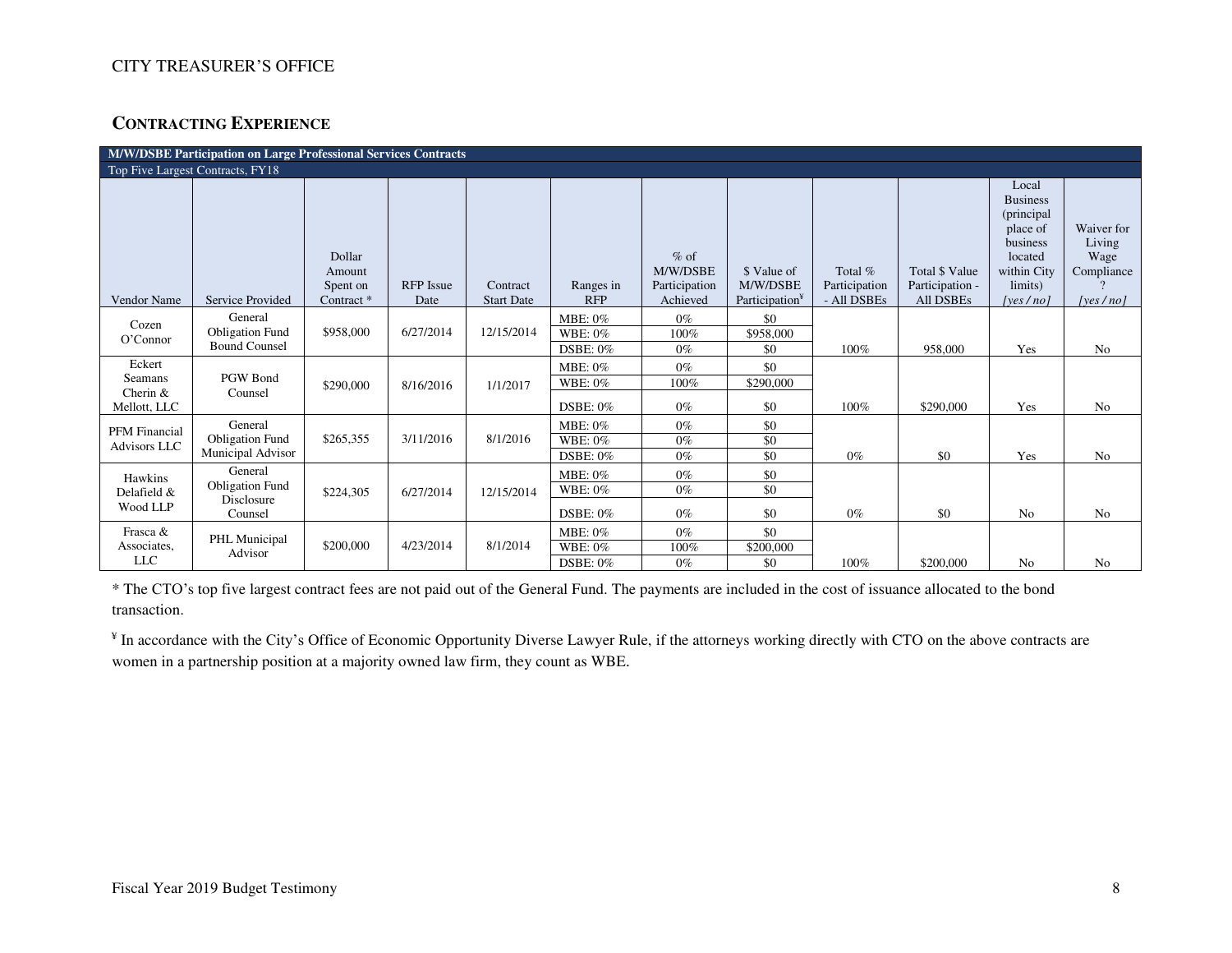# **EMPLOYEE DATA**

| <b>Staff Demographics (as of December 2017)</b> |                        |                  |                      |                        |                  |  |  |  |
|-------------------------------------------------|------------------------|------------------|----------------------|------------------------|------------------|--|--|--|
|                                                 | <b>Full-Time Staff</b> |                  |                      | <b>Executive Staff</b> |                  |  |  |  |
|                                                 | Male                   | Female           |                      | Male                   | Female           |  |  |  |
|                                                 | African-               | African-         |                      | African-               | African-         |  |  |  |
|                                                 | American               | American         |                      | American               | American         |  |  |  |
| Total                                           | $\overline{4}$         | 6                | <b>Total</b>         | 1                      | 1                |  |  |  |
| % of Total                                      | 24%                    | 35%              | % of Total           | 33%                    | 33%              |  |  |  |
| Average Salary                                  | \$61,778               | \$71,445         | Average Salary       | \$103,500              | \$133,000        |  |  |  |
| Median Salary                                   | \$49,176               | \$61,500         | Median Salary        | \$103,500              | \$133,000        |  |  |  |
|                                                 | White                  | White            |                      | White                  | White            |  |  |  |
| Total                                           | 3                      | 3                | Total                | 1                      | $\boldsymbol{0}$ |  |  |  |
| % of Total                                      | $18\%$                 | $18\%$           | % of Total           | 33%                    | $0\%$            |  |  |  |
| Average Salary                                  | \$89,513               | \$47,710         | Average Salary       | \$103,500              | N/A              |  |  |  |
| Median Salary                                   | \$90,040               | \$47,072         | Median Salary        | \$103,500              | N/A              |  |  |  |
|                                                 | Hispanic               | Hispanic         |                      | Hispanic               | Hispanic         |  |  |  |
| Total                                           | $\theta$               | $\boldsymbol{0}$ | Total                | $\overline{0}$         | $\overline{0}$   |  |  |  |
| % of Total                                      | $0\%$                  | $0\%$            | % of Total           | $0\%$                  | $0\%$            |  |  |  |
| Average Salary                                  | N/A                    | N/A              | Average Salary       | N/A                    | N/A              |  |  |  |
| <b>Median Salary</b>                            | N/A                    | N/A              | Median Salary        | N/A                    | $\rm N/A$        |  |  |  |
|                                                 | Asian                  | Asian            |                      | Asian                  | Asian            |  |  |  |
| Total                                           | 1                      | $\boldsymbol{0}$ | Total                | $\boldsymbol{0}$       | $\overline{0}$   |  |  |  |
| % of Total                                      | $6\%$                  | $0\%$            | % of Total           | $0\%$                  | $0\%$            |  |  |  |
| Average Salary                                  | \$52,251               | N/A              | Average Salary       | N/A                    | N/A              |  |  |  |
| Median Salary                                   | \$52,251               | N/A              | Median Salary        | N/A                    | N/A              |  |  |  |
|                                                 | Other                  | Other            |                      | Other                  | Other            |  |  |  |
| Total                                           | $\overline{0}$         | $\boldsymbol{0}$ | <b>Total</b>         | $\overline{0}$         | $\overline{0}$   |  |  |  |
| % of Total                                      | $0\%$                  | $0\%$            | % of Total           | $0\%$                  | $0\%$            |  |  |  |
| Average Salary                                  | N/A                    | N/A              | Average Salary       | N/A                    | N/A              |  |  |  |
| Median Salary                                   | N/A                    | N/A              | Median Salary        | N/A                    | N/A              |  |  |  |
|                                                 | Bilingual              | <b>Bilingual</b> |                      | <b>Bilingual</b>       | Bilingual        |  |  |  |
| Total                                           | 3                      | $\boldsymbol{0}$ | Total                | $\mathbf{1}$           | $\boldsymbol{0}$ |  |  |  |
| % of Total                                      | $18\%$                 | $0\%$            | % of Total           | 33%                    | $0\%$            |  |  |  |
| Average Salary                                  | \$67,004               | N/A              | Average Salary       | \$103,500              | N/A              |  |  |  |
| Median Salary                                   | \$52,251               | N/A              | <b>Median Salary</b> | \$103,500              | N/A              |  |  |  |
|                                                 | Male                   | Female           |                      | Male                   | Female           |  |  |  |
| Total                                           | $\,$ 8 $\,$            | 9                | Total                | $\sqrt{2}$             | 1                |  |  |  |
| % of Total                                      | 47%                    | 53%              | % of Total           | 67%                    | 33%              |  |  |  |
| Average Salary                                  | \$70,988               | \$63,533         | Average Salary       | \$103,500              | \$133,000        |  |  |  |
| <b>Median Salary</b>                            | \$63,626               | \$52,876         | <b>Median Salary</b> | \$103,500              | \$133,000        |  |  |  |